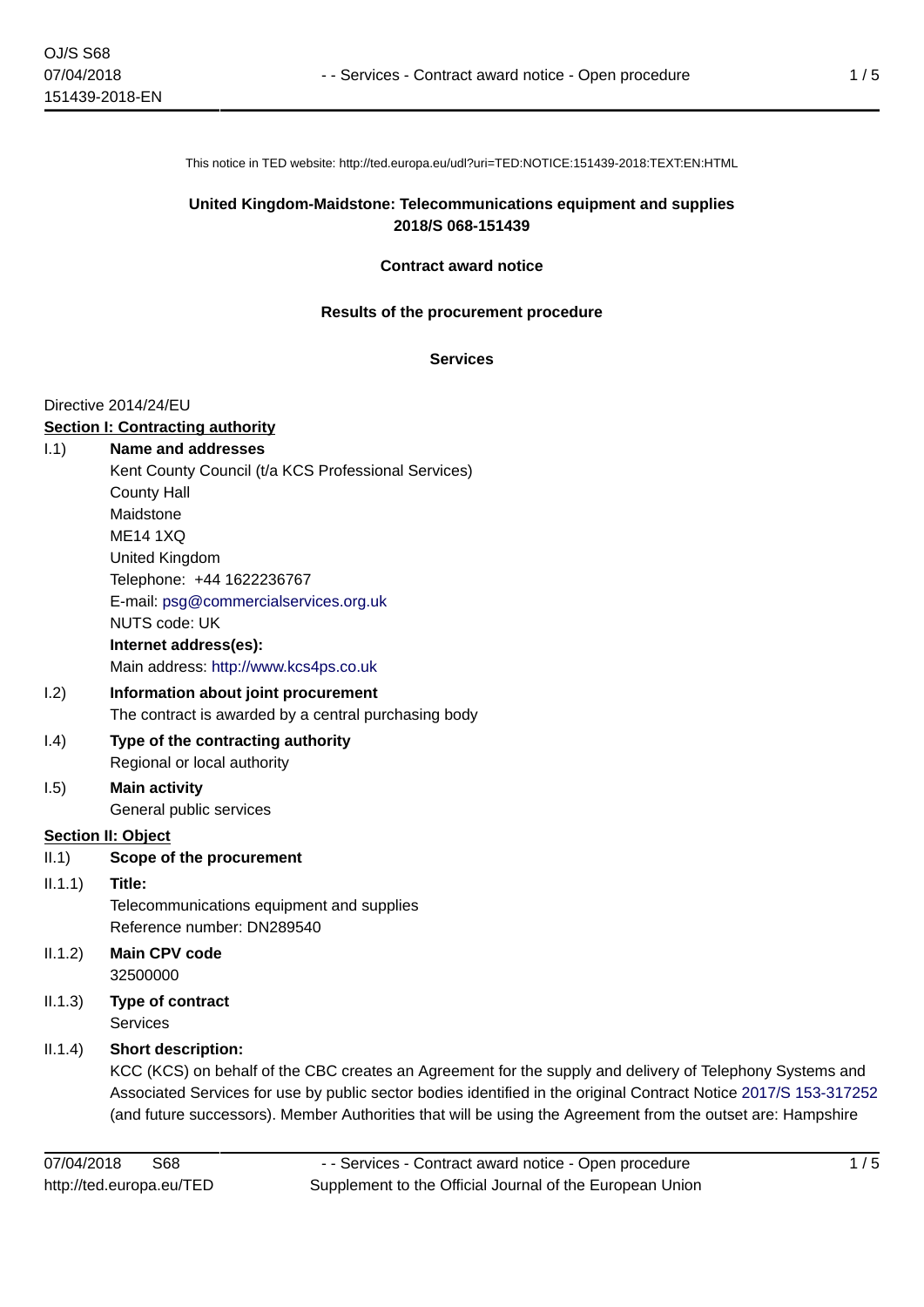CC, Hertfordshire CC, Oxfordshire CC, Suffolk CC, West Sussex CC. Other public bodies will have access to this Agreement but may only do so with the agreement of the Contracting Authority.

# II.1.6) **Information about lots**

This contract is divided into lots: no

II.1.7) **Total value of the procurement (excluding VAT)**

Lowest offer: 2 000 000.00 GBP / Highest offer: 10 000 000.00 GBP taken into consideration

II.2) **Description**

II.2.1) **Title:**

- II.2.2) **Additional CPV code(s)**
- II.2.3) **Place of performance**

NUTS code: UK

# II.2.4) **Description of the procurement:**

This Framework covers the provision of Telephony Systems and Associated Services, both Cloud and onpremise options. Including but not limited to:

- IP Telephone Systems,
- VoIP Telephone Systems,
- Call Packages,
- Features list:
- —— call recording,
- —— video conferencing,
- —— interactive Voice Response (IVR),
- —— voicemail,
- —— paging,
- —— Tannoy,
- —— Web portal access,
- —— Call logging,
- Connectivity:
- —— Traditional lines Analogue, ISDN2, ISDN30,
- —— SIP Lines,
- —— Broadband ADSL and Fibre to the Cabinet,
- —— Ethernet Leased line.
- Numbering:
- —— Porting,
- —— Traditional / geographic,
- —— Non Geographic 03xx, 08xx,
- —— Direct Dial numbers (DDI).

As ranges increase with technological advances it is anticipated that any future innovative products will be made available as part of the Framework Agreement.

# II.2.5) **Award criteria**

Quality criterion - Name: Industry standards / Weighting: 20 Quality criterion - Name: Pre-sales service / Weighting: 20 Quality criterion - Name: Service and support / Weighting: 20 Quality criterion - Name: Minimising disruption / Weighting: 5

Quality criterion - Name: Subcontractors / Weighting: 5

- - Services - Contract award notice - Open procedure Supplement to the Official Journal of the European Union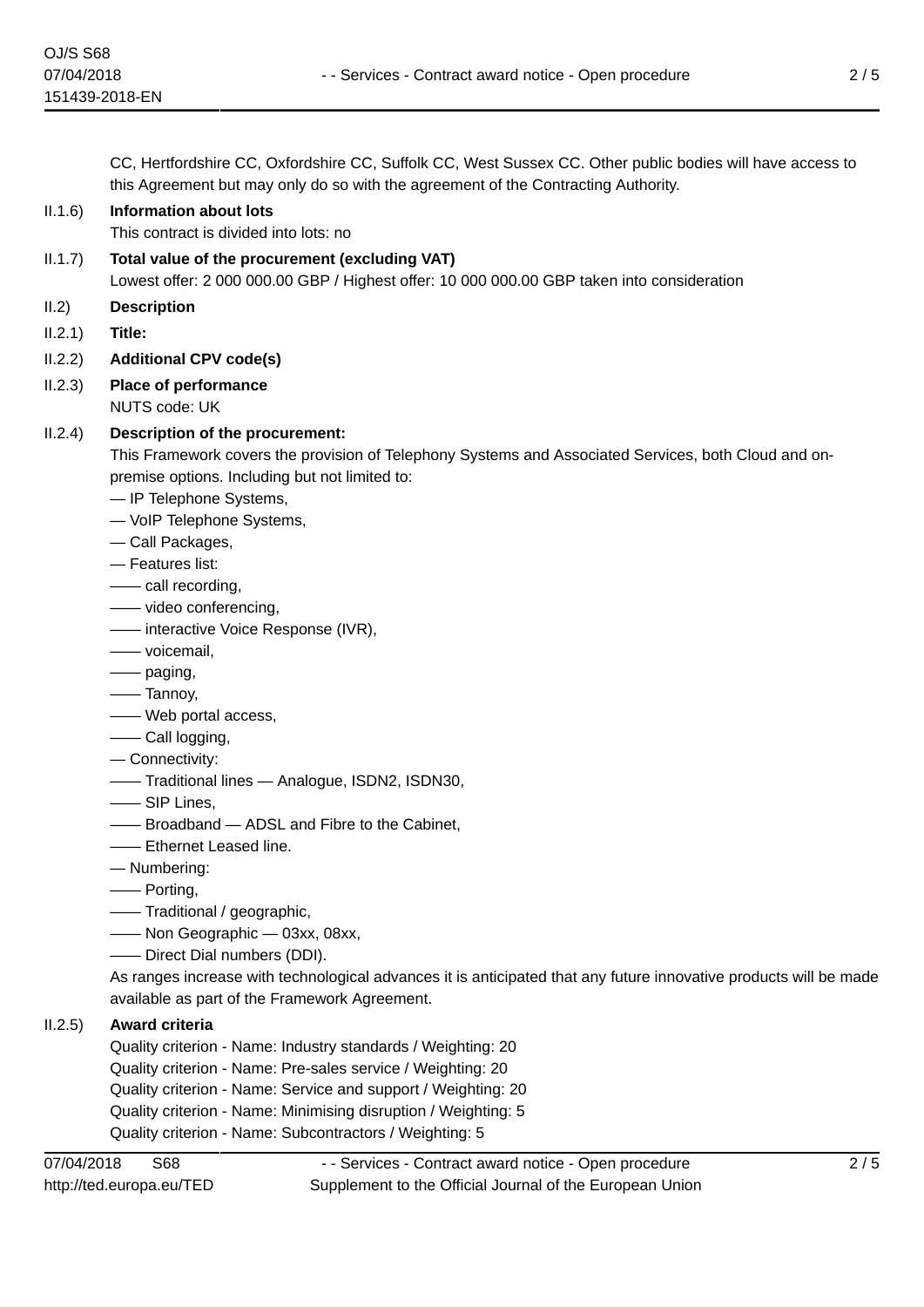Price - Weighting: 30

#### II.2.11) **Information about options**

Options: no

II.2.13) **Information about European Union funds** The procurement is related to a project and/or programme financed by European Union funds: no

#### II.2.14) **Additional information**

#### **Section IV: Procedure**

IV.1) **Description**

- IV.1.1) **Type of procedure** Open procedure
- IV.1.3) **Information about a framework agreement or a dynamic purchasing system** The procurement involves the establishment of a framework agreement
- IV.1.6) **Information about electronic auction**
- IV.1.8) **Information about the Government Procurement Agreement (GPA)** The procurement is covered by the Government Procurement Agreement: no
- IV.2) **Administrative information**
- IV.2.1) **Previous publication concerning this procedure** Notice number in the OJ S: [2017/S 153-317252](http://ted.europa.eu/udl?uri=TED:NOTICE:317252-2017:TEXT:EN:HTML)
- IV.2.8) **Information about termination of dynamic purchasing system**
- IV.2.9) **Information about termination of call for competition in the form of a prior information notice**

#### **Section V: Award of contract**

**Contract No:** Y18004

#### **Title:**

Telecommunications equipment and supplies

A contract/lot is awarded: yes

#### V.2) **Award of contract**

- V.2.1) **Date of conclusion of the contract:** 01/03/2018
- V.2.2) **Information about tenders**
	- Number of tenders received: 13 Number of tenders received by electronic means: 13 The contract has been awarded to a group of economic operators: yes

# V.2.3) **Name and address of the contractor**

AdEPT Telecoms PLC 4682431 77 Mount Ephraim Tunbridge Wells TN4 8BS United Kingdom NUTS code: UK The contractor is an SME: yes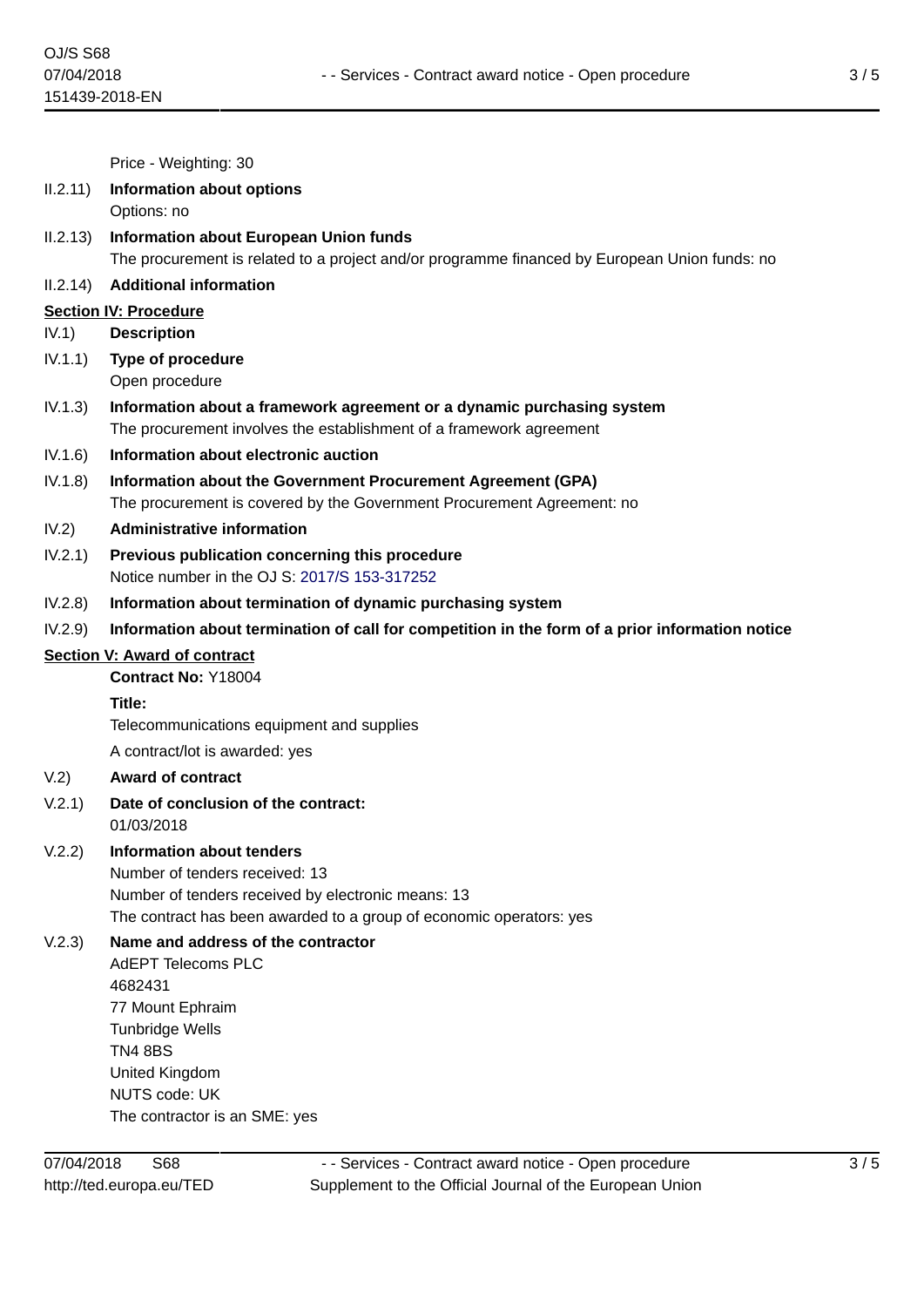# V.2.3) **Name and address of the contractor** Avian Mobile Limited 4414310 Avian House, Sutton Business Park, Restmor Way, Wallington SM6 7AH United Kingdom NUTS code: UK The contractor is an SME: yes V.2.3) **Name and address of the contractor** Capita IT Services Ltd SCO045439 17-19 Rochester Row London SW1P 1QT United Kingdom NUTS code: UK The contractor is an SME: no V.2.3) **Name and address of the contractor** Cirrus Response Ltd 08700358 1st Floor, 3-5 Red Lion Street, Richmond TW9 1RJ United Kingdom NUTS code: UK The contractor is an SME: yes V.2.3) **Name and address of the contractor** Freedom Communications (UK) Ltd 05396496 Olds Approach, Tolpits Lane **Watford** WD18 9RX United Kingdom NUTS code: UK The contractor is an SME: no V.2.3) **Name and address of the contractor** Gamma Telecom LTD 04340834 The Port House Marina Keep Portsmouth PO6 4TH United Kingdom NUTS code: UK

The contractor is an SME: no